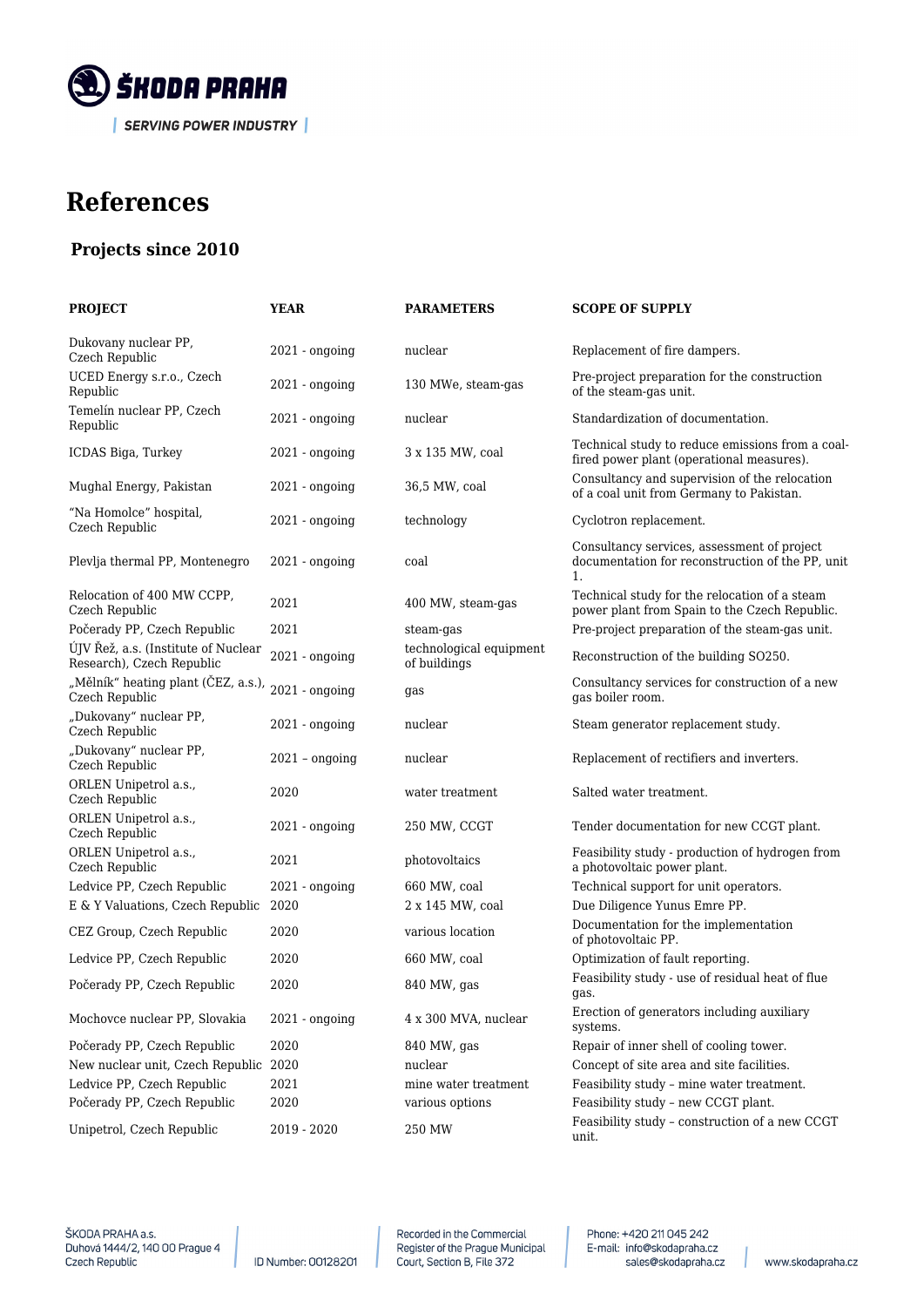

| <b>PROJECT</b>                           | <b>YEAR</b>   | <b>PARAMETERS</b>         | <b>SCOPE OF SUPPLY</b>                                                                                               |
|------------------------------------------|---------------|---------------------------|----------------------------------------------------------------------------------------------------------------------|
| Yatagan, Turkey                          | $2020 - 2021$ | 3 x 220 MW                | Owner's engineer for rehabilitation of the PP.                                                                       |
| Yeniköy Kemerköy, Turkey                 | $2020 - 2021$ | 2 x 210 MW, coal          | Owner's engineer for rehabilitation of the PP.                                                                       |
| Temelín - Býšov, Czech Republic          | 2020          | nuclear                   | Increasing the capacity of the retention basin.                                                                      |
| Cogen West Bratislava, Slovakia          | 2019          | app. 30 MW                | Feasibility study for cogeneration unit extension.                                                                   |
| New nuclear unit, Czech Republic 2019    |               | nuclear                   | Technical support - development of the technical<br>part of the tender documentation.                                |
| Yunus Emre, Turkey                       | 2019          | 2 x 145 MW, coal          | Lender's engineer for Firefighting and<br>Conservation measures.                                                     |
| Can Odas, Turkey                         | 2019          | 330 MW, coal              | Owner's engineer services for commissioning<br>of the relocated coal-fired plant.                                    |
| Curtis, Spain                            | 2018          | 40 MW, biomass            | Project documentation (machine hall),<br>construction and erection documentation<br>$(piping)$ .                     |
| Talkha, Egypt                            | 2018          | 2 x 210 MW, gas/oil       | Overhaul of 2 feed water pumps.                                                                                      |
| Trmice heating plant, Czech<br>Republic  | 2019          | 4 x 22,5 MW               | Commissioning of the gas boiler room.                                                                                |
| Trmice, heating plant,<br>Czech Republic | 2019          | 4 x 22,5 MW               | Delivery of steam boilers and accessories within<br>the construction of a gas boiler house and<br>reduction station. |
| Yunus Emre, Turkey                       | 2017          | 2 x 210 MW, coal          | Lender's engineer - technical feasibility study.                                                                     |
| CNPEC/CGN technical support,<br>China    | 2017          | nuclear                   | Support for HPR 1000 reactor certification.                                                                          |
| CNPEC Supply chain, China                | 2017          | nuclear                   | Survey of potential suppliers in the Czech<br>Republic<br>for the HPR 1000 project.                                  |
| KHNP technical support, Korea            | 2017          | nuclear                   | Support for the certification of the EUR standard<br>EU-APR project.                                                 |
| KHNP Supply chain, Korea                 | 2017          | nuclear                   | Survey of potential suppliers for BoP in Central<br>Europe.                                                          |
| Ledvice PP, Czech Republic               | 2017          | 660 MW, coal              | EPC delivery of a new unit with supercritical<br>steam parameters.                                                   |
| Hema, Turkey                             | 2016          | 2 x 660 MW, coal          | Owner's engineer for Design Review Services<br>(ultra-supercritical coal fired power plant).                         |
| Prunéřov II PP, Czech Republic           | 2016          | 3 x 250 MW, coal          | EPC delivery of complex reconstruction of the<br>power plant units 23, 24 and 25.                                    |
| EU - APR, Korea                          | 2015          | 1 400 - 1 520 MW, nuclear | Technical consulting services - evaluation of<br>variants.                                                           |
| Mtkvari, Georgia                         | 2015          | 2 x 21,5 MW, hydro        | Owner's engineer for the construction of the<br>hydro power plant.                                                   |
| Can Odas, Turkey                         | 2015          | 300 MW, coal              | Owner's engineer for a coal-fired plant<br>relocation.                                                               |
| Tkibuli, Georgia                         | 2014          | 150 MW, coal              | Feasibility study for the new coal power plant.                                                                      |
| Počerady PP, Czech Republic              | 2014          | 840 MW, gas               | EPC delivery of combine cycle unit.                                                                                  |
| Gardabani, Georgia                       | 2012          | 160 MW, coal              | Owner's engineer services for the construction<br>of a new unit within the existing power plant.                     |
| Dukovany nuclear PP,<br>Czech Republic   | 2012          | 4 x 440 MW, nuclear       | Increasing performance and lifetime of the<br>operated units of the nuclear PP.                                      |
| Tušimice II PP, Czech Republic           | 2012          | 4 x 200 MW, coal          | EPC delivery of complex reconstruction of four<br>units<br>of the power plant                                        |
| El Kureimat II, Egypt                    | 2010          | 750 MW, gas               | Design, supply of technological equipment,<br>piping, DCS, chief assembly.                                           |

ID Number: 00128201

Recorded in the Commercial Register of the Prague Municipal<br>Court, Section B, File 372 Phone: +420 211 045 242 E-mail: info@skodapraha.cz sales@skodapraha.cz